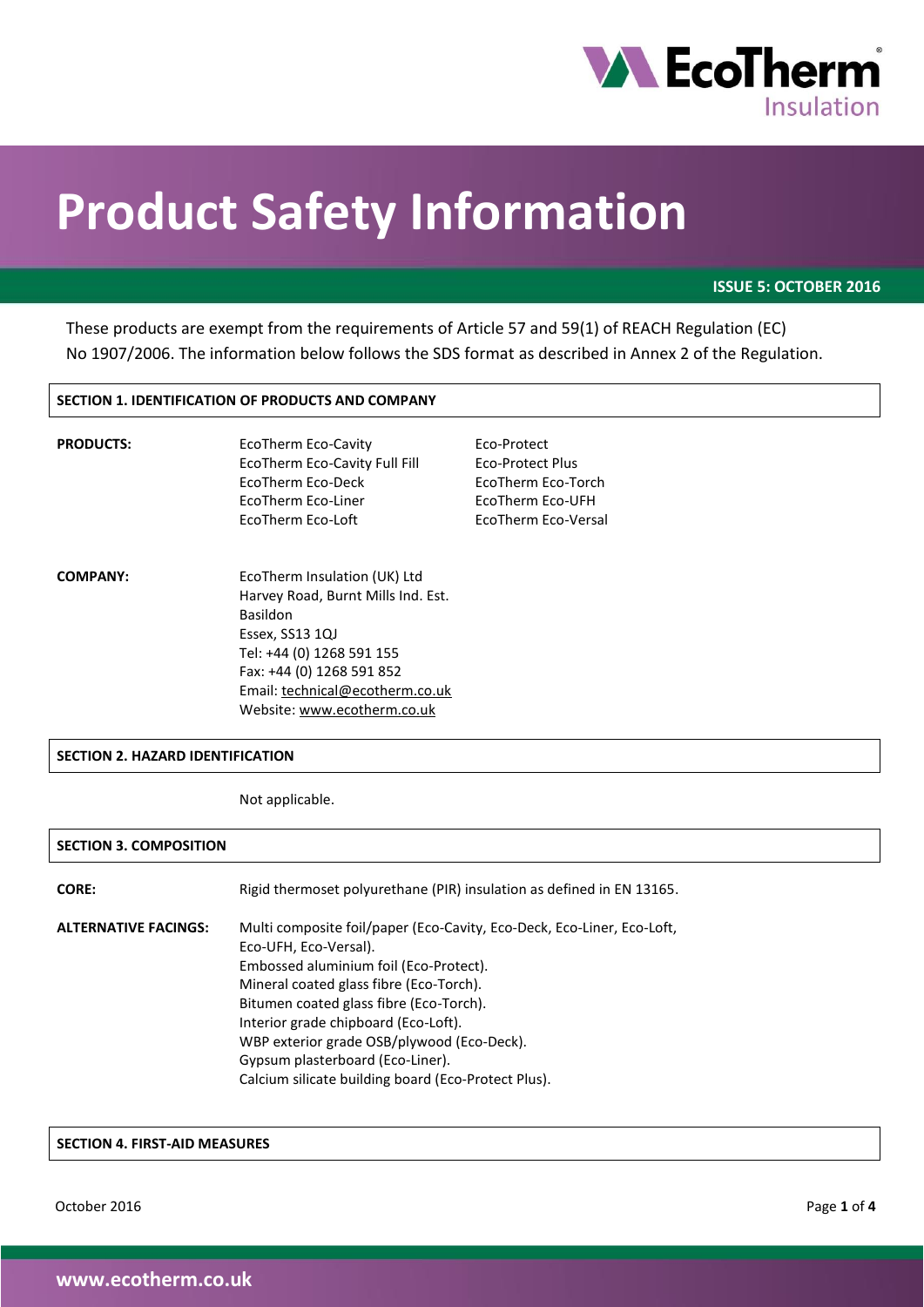

| <b>INHALATION:</b> | Dust is non-hazardous.                                                                                                                                                     |
|--------------------|----------------------------------------------------------------------------------------------------------------------------------------------------------------------------|
|                    | Remove the person to fresh air.                                                                                                                                            |
| SKIN:              | Non-sensitising.<br>When facings containing glass fibres are handled, skin irritation may occur. Wash carefully using<br>soap and water or proprietary cleanser to remove. |
| <b>EYES:</b>       | Dust particles should be removed by flushing with clean water.                                                                                                             |
| <b>INGESTION:</b>  | No information available.                                                                                                                                                  |
| OTHER:             | Seek medical attention if any discomfort persists.                                                                                                                         |
|                    |                                                                                                                                                                            |

# **SECTION 5. FIRE-FIGHTING MEASURES**

It is prudent to take precautions against ignition, fire spread and smoke hazard.

**SUITABLE MEDIA:** Waterspray (fog), foam, CO<sub>2</sub> or dry chemical.

**UN-SUITABLE MEDIA:** Not applicable.

Fire-fighters should use self-contained breathing apparatus and saturate burning foam with water from a spray nozzle. Dust is classified as weakly explosive (St. Class 1).

## **SECTION 6. ACCIDENTAL RELEASE MEASURES**

Not applicable.

# **SECTION 7. HANDLING AND STORAGE**

Store in original packing, off the ground, on a clean, flat surface and undercover in a location free from any ignition hazard such as open flames, cutting and welding torches, high surface temperature electric heaters and other foams of direct radiant heat.

Ensure stability of stack and provide adequate aisle space for access between stacks.

The polythene wrapping is not considered adequate protection for outdoor storage.

It is recommended that suitable PPE to be used in the handling and cutting of the materials. To reduce dust it is recommended to use a knife rather than a saw when cutting boards.

The weight of boards varies between products. When lifting heavier boards additional lifting equipment may be required.

## **SECTION 8. EXPOSURE CONTROLS / PERSONAL PROTECTION**

October 2016 Page **2** of **4**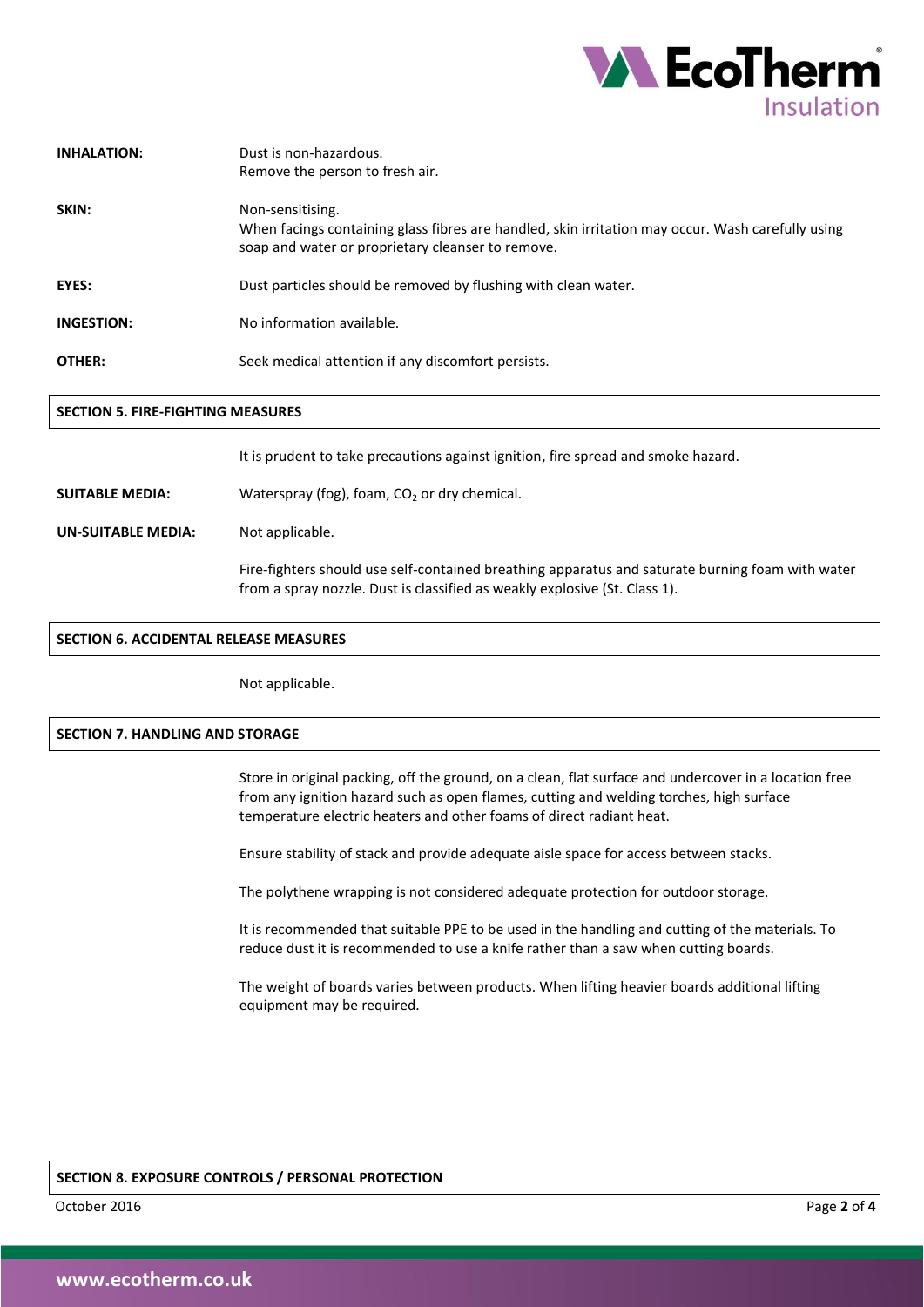

| <b>INHALATION:</b> | PIR dust is non-hazardous.<br>Dust from timber, plasterboard and soffit board facings may cause respiratory irritation.<br>As with all cutting procedures it is recommended that a dust mask be worn.<br>Where dust is generated through mechanical cutting in confined spaces, it is recommended that<br>extraction be used. |
|--------------------|-------------------------------------------------------------------------------------------------------------------------------------------------------------------------------------------------------------------------------------------------------------------------------------------------------------------------------|
| <b>HANDS:</b>      | It is recommended that appropriate gloves be worn when handling products. It is recommended<br>a glove with improved cut resistance is worn whilst handling EcoTherm Eco-Protect boards. Cut<br>level 5 class of gloves offer improved cut resistance when compared to standard protective<br>gloves.                         |
| EYES:              | Eye protection is recommended during mechanical cutting.<br>When installing a product with reflective foil facings in bright sunlight it is advisable to wear UV<br>protective sunglasses.                                                                                                                                    |
| SKIN:              | Non-sensitising.<br>It is recommended to wear appropriate gloves when handling products.<br>When installing a product with reflective foil facings in sunny weather it is advisable to consider<br>skin protection from UV.                                                                                                   |
| <b>OTHER:</b>      | The products are non-load bearing.<br>Access and work should not be carried out on un-supported boards (Eco-Deck is load bearing in<br>spanning applications when approved and fixed in accordance with manufacturers guidelines).<br>The facings used on some EcoTherm products can be slippery underfoot when wet.          |

| <b>SECTION 9. PHYSICAL AND CHEMICAL PROPERTIES</b> |                                                                                                                                                                                                                                                                                                               |  |
|----------------------------------------------------|---------------------------------------------------------------------------------------------------------------------------------------------------------------------------------------------------------------------------------------------------------------------------------------------------------------|--|
| <b>APPEARANCE:</b>                                 | Yellow foam with composite foil, embossed aluminium foil, bitumen coated glass fibre, coated<br>glass fibre, WBP exterior grade OSB/plywood, interior grade chipboard, gypsum plasterboard,<br>calcium silicate building board, magnesium silicate building board, glass reinforced gypsum<br>building board. |  |
| <b>ODOUR:</b>                                      | Negligible.                                                                                                                                                                                                                                                                                                   |  |
| pH:                                                | Neutral.                                                                                                                                                                                                                                                                                                      |  |
| <b>MELTING POINT:</b>                              | Not applicable.                                                                                                                                                                                                                                                                                               |  |
| <b>FLASH POINT:</b>                                | Not applicable.                                                                                                                                                                                                                                                                                               |  |
| <b>FREEZING POINT:</b>                             | Not applicable.                                                                                                                                                                                                                                                                                               |  |
| <b>INSULATION DENSTIY:</b>                         | Typically 31 Kg/m <sup>3</sup> .                                                                                                                                                                                                                                                                              |  |
| <b>SOLUBILITY IN WATER:</b>                        | Insoluble.                                                                                                                                                                                                                                                                                                    |  |
| <b>SOLUBITIY IN ORGANICS:</b>                      | Some liquids might cause swelling.                                                                                                                                                                                                                                                                            |  |
| <b>OTHER DATA:</b>                                 | None.                                                                                                                                                                                                                                                                                                         |  |